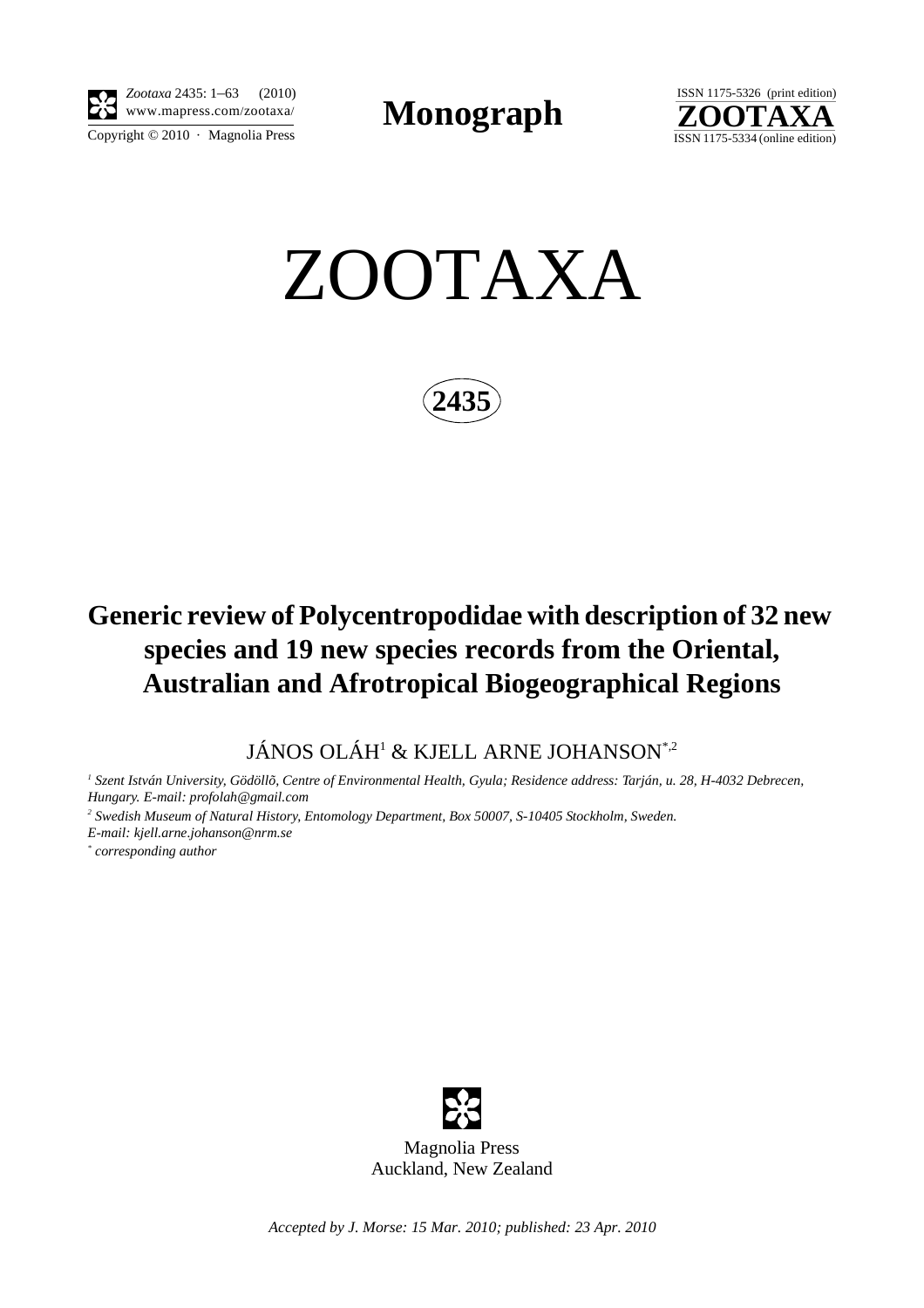János Oláh & Kjell Arne Johanson **Generic review of Polycentropodidae with description of 32 new species and 19 new species records from the Oriental, Australian and Afrotropical Biogeographical Regions** (*Zootaxa* 2435)

63 pp.; 30 cm. 23 April 2010 ISBN 978-1-86977-497-4 (paperback) ISBN 978-1-86977-498-1 (Online edition)

FIRST PUBLISHED IN 2010 BY Magnolia Press P.O. Box 41-383 Auckland 1346 New Zealand e-mail: zootaxa@mapress.com http://www.mapress.com/zootaxa/

© 2010 Magnolia Press

All rights reserved.

No part of this publication may be reproduced, stored, transmitted or disseminated, in any form, or by any means, without prior written permission from the publisher, to whom all requests to reproduce copyright material should be directed in writing.

This authorization does not extend to any other kind of copying, by any means, in any form, and for any purpose other than private research use.

ISSN 1175-5326 (Print edition) ISSN 1175-5334 (Online edition)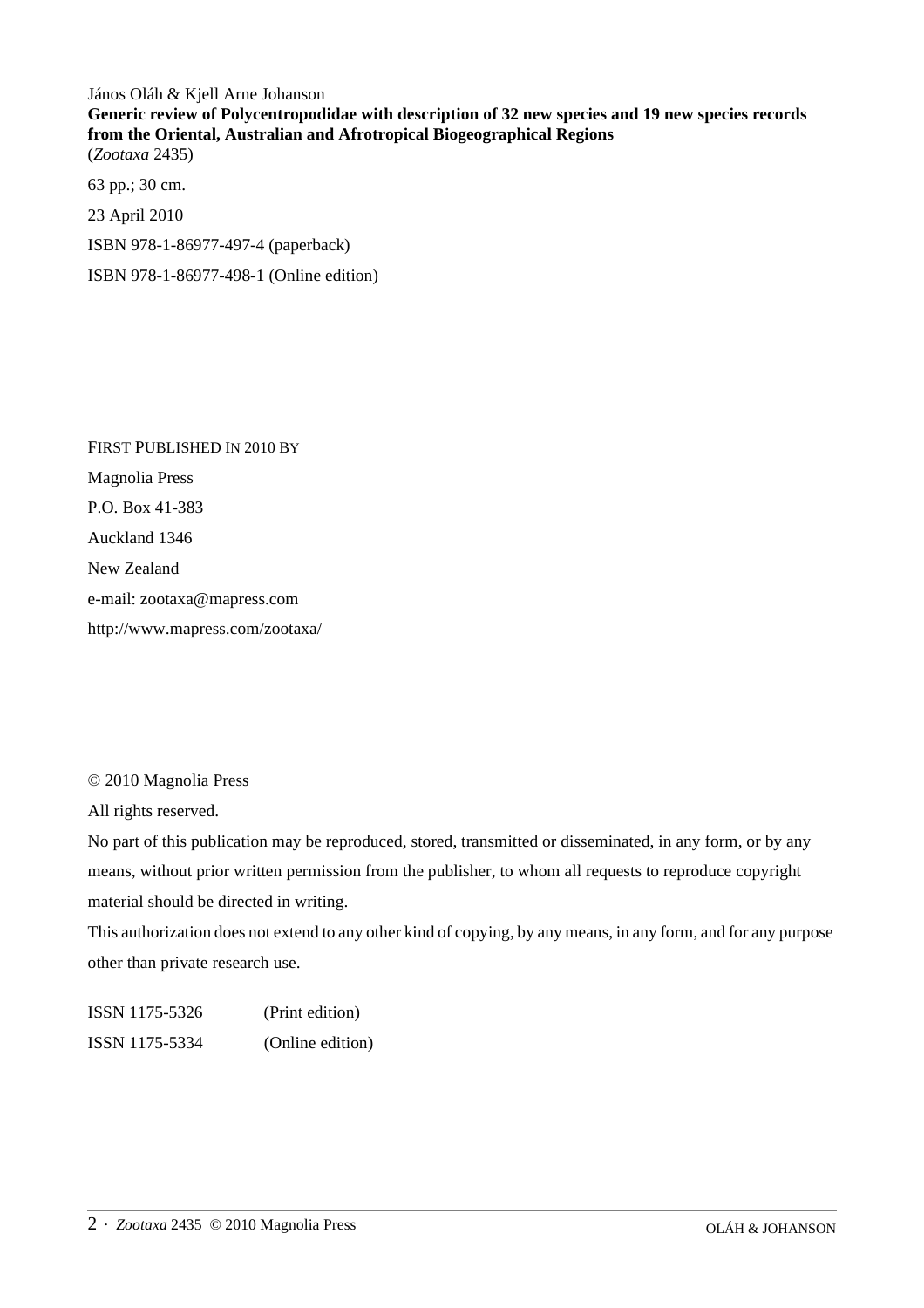## **Table of contents**